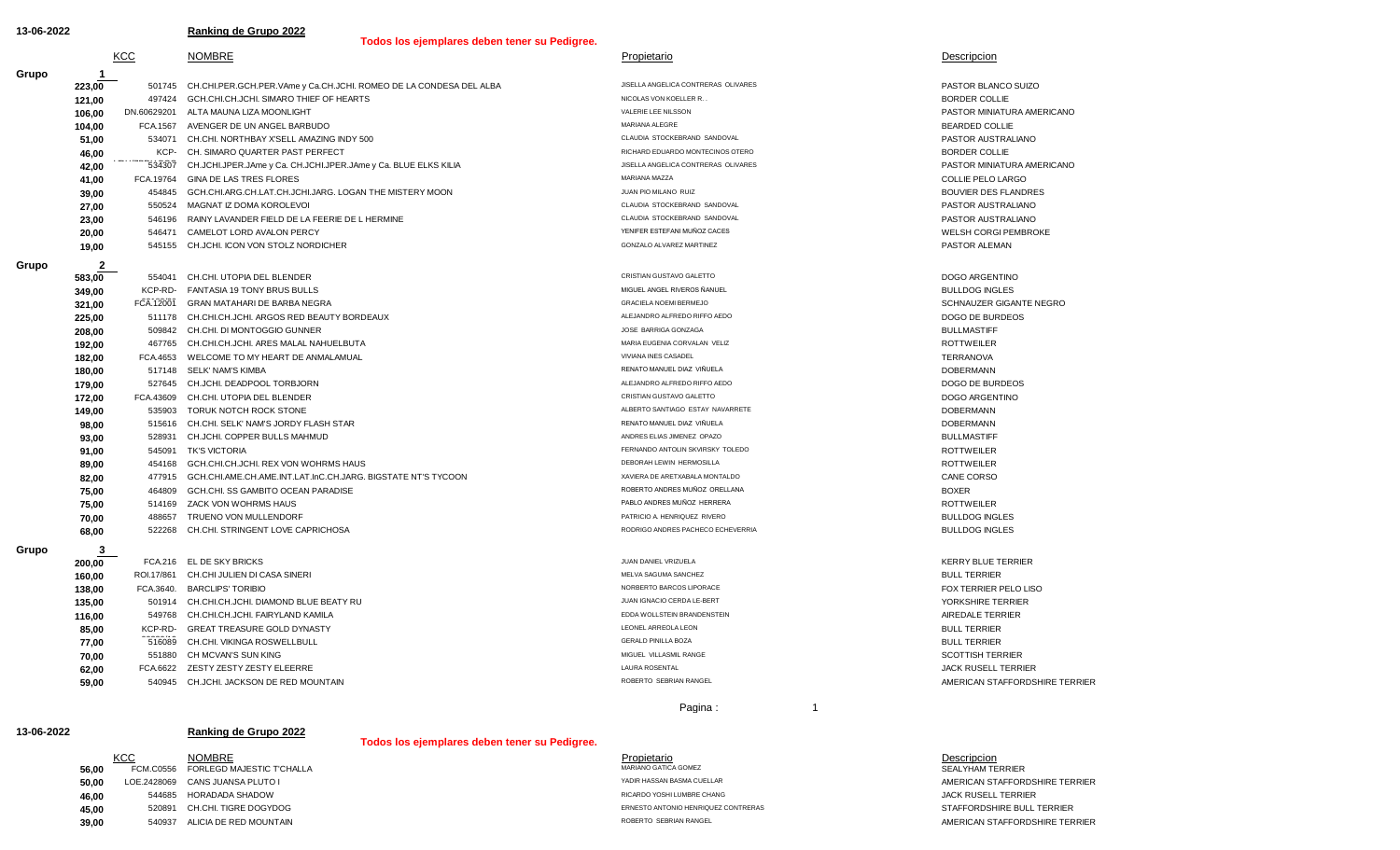| Grupo      | 4      |                |                                                         |                                     |                                |
|------------|--------|----------------|---------------------------------------------------------|-------------------------------------|--------------------------------|
|            | 69,00  |                | 544311 CH.JCHI. LITTL FUT OUR DREAM                     | CONSTANZA NICOL ROMAN MORA          | DACHSHUND MINIATURA PELO LARGO |
|            | 61,00  | FCA.11499      | ARMANI DI ZUCCA                                         | PAULA CANATELLI                     | DACHSHUND STANDARD PELO DURO   |
|            | 41,00  | 534562         | CH.CHI. BRUCE OF FORUM                                  | JOSE ALEJANDRO VILCHE CASTRO        | DACHSHUND MINIATURA PELO DURO  |
|            | 27,00  | 501730         | GCH.CHI. KOICHI CHEKY'S HOJANMIT                        | JOSE ALEJANDRO VILCHE CASTRO        | DACHSHUND MINIATURA PELO CORTO |
|            | 22,00  | 504266         | CH.CHI.CH.JCHI. HELD FARMS AMBROSIO MS                  | CLAUDIO ANDRES HELD PFEIFFER        | DACHSHUND MINIATURA PELO CORTO |
|            | 18,00  | 526373         | CH.CHI. YUZURIHA NOTRE PEUDAMOUR                        | MARCELO MUÑOZ FLORES                | DACHSHUND MINIATURA PELO DURO  |
|            | 18,00  | 544085         | CH.JCHI. SIDAO DE CORPO EALMA                           | MARCELO MUÑOZ FLORES                | DACHSHUND MINIATURA PELO DURO  |
|            | 17,00  | 546371         | <b>INAMORATA CENERENTOLAPL</b>                          | MARCELO MUÑOZ FLORES                | DACHSHUND MINIATURA PELO DURO  |
|            | 15,00  | 516529         | GCH.CHI. ROSALIA VON BILLOW                             | JOSE ALEJANDRO VILCHE CASTRO        | DACHSHUND MINIATURA PELO CORTO |
|            | 12,00  | 542052         | <b>JUANITA PRICE CHAMPESTRE</b>                         | JORGE IGNACIO CARREÑO LEGUÍA        | DACHSHUND MINIATURA PELO CORTO |
|            | 10,00  | 517919         | CH.CHI. VIC-VIOL HAYA                                   | ROBERTO CARLOS ANABALON LOYOLA      | DACHSHUND STANDARD PELO CORTO  |
|            | 5,00   | 504072         | CARA DE CASA LAGO                                       | JAVIER LAGOMARSINO THOMSEN          | DACHSHUND MINIATURA PELO LARGO |
|            | 5,00   | 552152         | VONDOX GAUCHO                                           | JOSE ALEJANDRO VILCHE CASTRO        | DACHSHUND MINIATURA PELO LARGO |
|            | 4,00   | 517920         | <b>VIC-VIOL LONICERA</b>                                | ROBERTO CARLOS ANABALON LOYOLA      | DACHSHUND STANDARD PELO CORTO  |
|            |        |                |                                                         |                                     |                                |
| Grupo      | 5      |                |                                                         | JUAN PIO MILANO RUIZ                |                                |
|            | 239,00 | 534401         | CH.JCHI. HARU VON HAUSSMAN                              | CARLOS RUBEN FERRARI                | SHIBA INU                      |
|            | 149,00 | FCA.646        | <b>INDEVOR OPEN MIND</b>                                | JANE VIEIRA ANGEL                   | AKITA AMERICANO                |
|            | 94,00  | RG/MGD17/011   | BAIKAL IMPETUOSITY OF SNOW TOUCH                        |                                     | <b>POMERANIA</b>               |
|            | 79,00  | 512707         | CH.CHI. ALVATRI SO FLOROMA PORTHOS                      | VANESSA MAMANI AGUILAR              | AKITA AMERICANO                |
|            | 72,00  | 529885         | CH.JCHI. REBEL BOY GOLD LEGACY                          | CHRISTIAN MAURICIO GUZMAN THEODULOZ | AKITA AMERICANO                |
|            | 63,00  | 541720         | MIKITA MONTAÑA BLANCA                                   | VALERIA MARQUEZ OYARCE              | SIBERIAN HUSKY                 |
|            | 55,00  | RKF.5999579    | THAI SILK MYSTIC DELIGHT                                | ALFREDO OLIVA VASGUES               | <b>POMERANIA</b>               |
|            | 47,00  | 498789         | CH.CHI.CH.JCHI. DIEGO MONTAÑA BLANCA                    | VALERIA MARQUEZ OYARCE              | SIBERIAN HUSKY                 |
|            | 46,00  | RG/MGD20/010   | THANY PRETTY OF SNOW-TOUCH                              | JANE VIERIRA ANGEL                  | <b>POMERANIA</b>               |
|            | 36,00  | 490486         | CH.CHI.CH.JCHI. STRONGWOLF SWEET BABY                   | PABLO ANTONIO ARANEDA DIAZ          | AKITA AMERICANO                |
|            | 34,00  | 436640         | HAKUFUMY-NO YAMA YURI HIME GO                           | MATIASAKUN HUANG CARRASCO           | <b>AKITA INU</b>               |
|            | 34,00  | 480179         | GCH.CHI. BLIZZARD OF HEAVENKINGDOM                      | STEPHANIE CABRERA BAHAMONDES        | ALASKAN MALAMUTE               |
|            | 30,00  | 510323         | GCH.CHI. KYODAI LAMAR                                   | FERNANDO ANDRES BURGOS MALDONADO    | AKITA AMERICANO                |
|            | 26,00  | 553042         | <b>FREIHERG'S URIEL</b>                                 | VALERIA DEL ROSARIO MARQUEZ OYARCE  | <b>SIBERIAN HUSKY</b>          |
|            | 21,00  | 521109         | HUILEN MONTAÑA BLANCA                                   | VALERIA MARQUEZ OYARCE              | SIBERIAN HUSKY                 |
|            | 19,00  | 548307         | CH.CHI. RYOTSU GO WATAKY KENSHA                         | VANESSA XIMENA LORCA VASQUEZ        | <b>AKITA INU</b>               |
| Grupo      | 6      |                |                                                         |                                     |                                |
|            | 28,00  | 459377         | GCH.CHI.CH.LAT.InC.CH.JCHI. KYBALION TRÉS CHARMANT      | JUAN PIO MILANO RUIZ                | PEQUEÑO BASSET GRIFÓN VANDEANO |
|            | 22,00  | <b>FCA.147</b> | FOX'S NIGHTMARE JUSTIN TIMBERLAKE                       | MAKAROVA ALLA V                     | PEQUEÑO BASSET GRIFON VANDEANO |
|            | 13,00  | 541749         | CH.JCHI. MADU IGNACIO NACATOMY                          | CLAUDIO IGNACIO MADUAT ABURTO       | <b>BEAGLE</b>                  |
|            | 10,00  | KCP-RD-        | KOBE BRYANT DE TOMAS YUI                                | <b>TOMAS YUL</b>                    | <b>BEAGLE</b>                  |
|            | 7,00   | 459380         | GCH.CHI. KYBALION TRÉS JOLIE                            | JUAN PIO MILANO RUIZ                | PEQUEÑO BASSET GRIFÓN VANDEANO |
|            | 2,00   | 490458         | CH.JCHI. ARIKI DE DOÑA ELENA                            | JUAN CARLOS RIVERA FIGUEROA         | <b>BEAGLE</b>                  |
|            |        |                |                                                         |                                     |                                |
|            |        |                |                                                         | $\overline{2}$<br>Pagina:           |                                |
|            |        |                |                                                         |                                     |                                |
| 13-06-2022 |        |                | Ranking de Grupo 2022                                   |                                     |                                |
|            |        |                | Todos los ejemplares deben tener su Pedigree.           |                                     |                                |
|            |        | KCC            | <b>NOMBRE</b>                                           | Propietario                         | Descripcion                    |
|            | 2.00   |                | 535270 MÍSTICO NORTH-STAR                               | RICARDO JIMMY PRADO ACEVEDO         | <b>BEAGLE</b>                  |
| Grupo      | 7      |                |                                                         |                                     |                                |
|            | 37,00  |                | FCA.8905 GREY CLASSIC'SNHE'S A LITTLE PIECE OF HEAVES   | MARIELA ANDREA AGUER                | WEIMARANER                     |
|            | 34,00  |                | 519750 CH.CHI, NEBULA OF MUSHROOM COUNTY                | CARLOS HURTADO OYARZUN              | <b>POINTER</b>                 |
|            | 28,00  |                | 543344 CH.JCHI. PAGU MAILEN ELUNEY 2021 DO BALACO BRACO | ALDO ABNER CASTRO LOPEZ             | KURZHAAR                       |
|            | 13,00  |                | 539563 AUTANA'S BLUE DEL VENDAVAL CHILE                 | HELMIS VILLALBA GUEVARA             | <b>KURZHAAR</b>                |
|            | 10,00  |                | 528847 CH.JCHI. FREEMONT DEL SOL DE OESTE               | CECILIA ESTER PRADO RODRIGUEZ       | POINTER                        |
|            |        |                | 552978 METZ DI VAL GROSSA                               | CARLOS HURTADO OYARZUN              | <b>EPAGNEUL BRETON</b>         |
|            | 6,00   |                | 553787 ATHOS SONS OF HUNTERS PASSARO DA NOITE           | DIEGO HERMOSO ZORRILLA              | SETTER GORDON                  |
|            | 2,00   |                |                                                         |                                     |                                |
| Grupo      | 8      |                |                                                         |                                     |                                |
|            | 71,00  |                | 470951 GCH.CHI.CH.LAT.CH.JCHI. BRAULIO KINGS IN SHOW    | MARIA MERCEDES FERNANDEZ PIÑA       | <b>GOLDEN RETRIEVER</b>        |
|            | 71,00  | 528167         | CH.JCHI. DUBROVNIK'S HILDA                              | MARIA LORENA LASNIBAT REHBEIN       | LABRADOR RETRIEVER             |
|            | 61,00  |                | ROI.17/127050 FRANCHINIS INNUENDO                       | ANTONIO CARRANZA                    | <b>COCKER SPANIEL INGLES</b>   |

**26,00** 516401 CH.CHI.ARG. MR MURPHY WIDOWS DE CANROVA CARLOS ROJAS CARLOS ROJAS VALENZUELA BULL TERRIER BULL TERRIER **37,00** 515403 GALIL DE LONGAVI **EDUARDO ALEJANDRO ALEJANDRO MONARDES DIAZ** FOX TERRIER PELO LISO